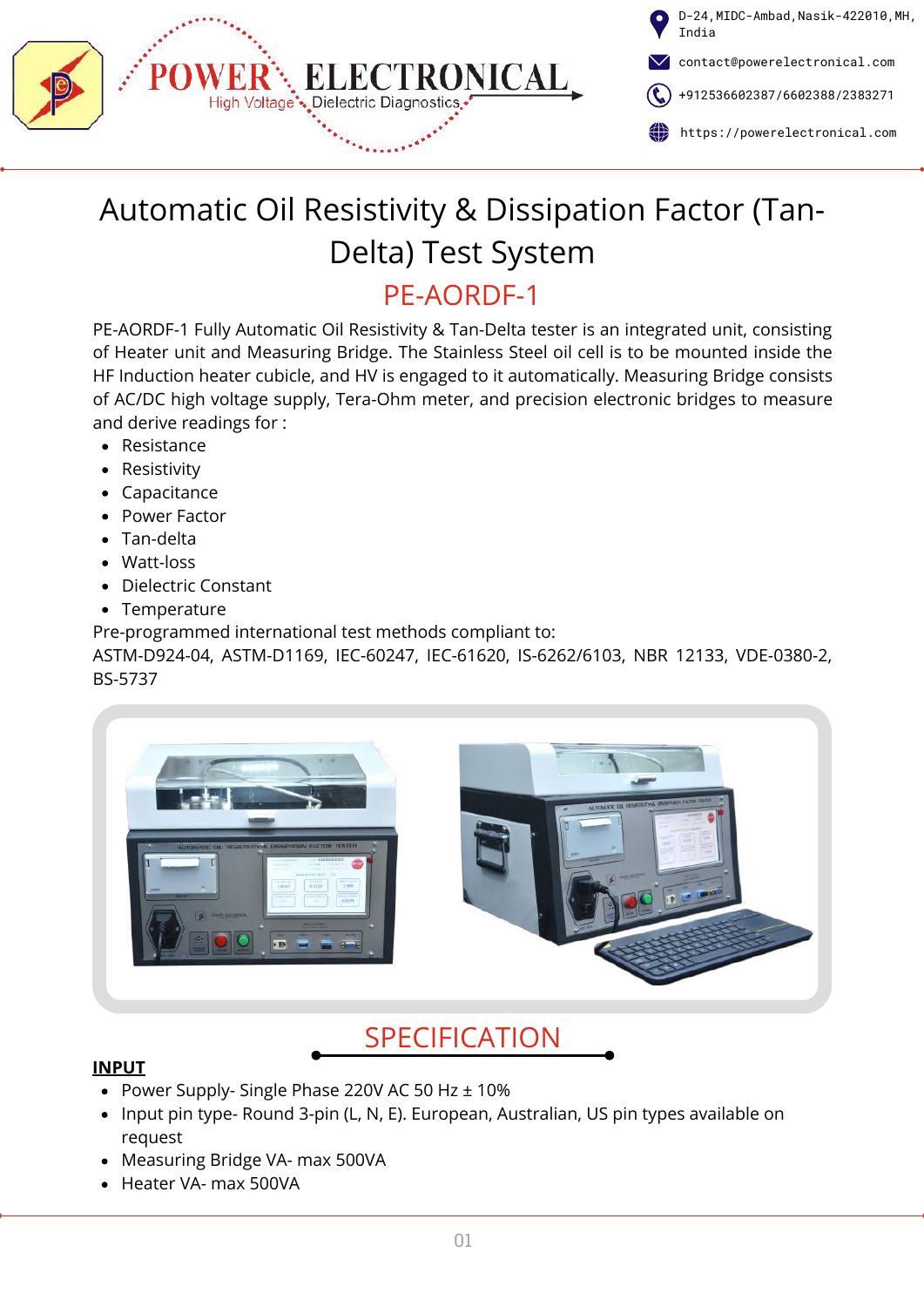

contact@powerelectronical.com

 $\left(\begin{array}{c} \bullet \end{array}\right)$  [+912536602387](tel:+912536602387)/[6602388](tel:+912536602388)[/2383271](tel:+912532383271)

**(1)** https://powerelectronical.com

#### **TEST VOLTAGE**

For Dielectric Constant & Tan-Delta- 60V to 2000V AC (in steps of 1V)

High Voltage \* Dielectric Diagnostics

- For DC Resistivity- 100V to 2000V DC (in steps of 1V)
- Accuracy of Voltage setting- + (1% of set value + 10V)

#### **ATMOSPHERIC**

- Storage Temp- minus 20°C to +60°C
- Operating Temp- minus 10°C to +50°C
- Humidity- < 90% non-condensing

#### **HEATER**

- Temperature Range- ambient to 110°C, resolution 0.1°C
- Temperature error- 0.5 °C (max)
- Time to  $100^{\circ}$ C- < 20 mins

#### **MEASURED PARAMETERS**

**DNICAL** 

- Tan Delta range- 0 to 4
- Tan Delta resolution- 0.000001 (10 -6)
- Tan Delta Accuracy- 1 % of reading + 0.00005
- Capacitance range- 15.0 pF to 1000 pF
- Capacitance resolution- 0.1 pF
- Capacitance Accuracy- 0.1% of reading + 0.5pF
- Dielectric Constant range- 1 to 20 when using a typical test cell (C  $\sim$  50-60pF)
- Dielectric Constant resolution- 0.001
- Dielectric Constant Accuracy- + 0.1 %
- Resistance Range- 1 MΩ to 10 TΩ (not calibrated above 10TΩ)
- Resistance Resolution- 4 digits
- Resistance Accuracy- 5% of reading over entire range, 10% beyond 1TΩ
- Resistivity Range- 500 MΩ cm to 10000 TΩ cm (for type C empty – 55pF)
- Resistivity Resolution- 4 digits
- Resistivity Accuracy- 5% of reading over entire range, 10% for > 500TΩcm

### FEATURES

- Complete automatic test procedure. Once test voltage is selected, it applies excitation to the 3-terminal Oil cell, measures R, C, DF, F, V, and then displays and prints the results on integrated printer
- High Accuracy, Best resolution in its class
- Pure Sine test operation for AC measurements and <0.1% ripple for DC measurements>
- Heater interfaced with main unit for temperature set, control and display
- Multiple temperature set values programmable
- Programmable cell constant for Resistivity and Dielectric Constant
- SF6 Gas Capacitor integrated inside for standard reference
- 7″ color TFT display with touch screen with wireless keyboard for user convenience
- Integrated Programmable AC & DC test voltages
- Thermal printer for immediate printing
- Pre-programmed 9 test sequences, and user-programmable 10 test sequences
- USB 2.0 interface for PC
- PC software for control and display of test results
- On-site calibration possible for yearly schedule
- Optional Bluetooth / RS485 / RF interface with user definable config, for Automated Laboratory setup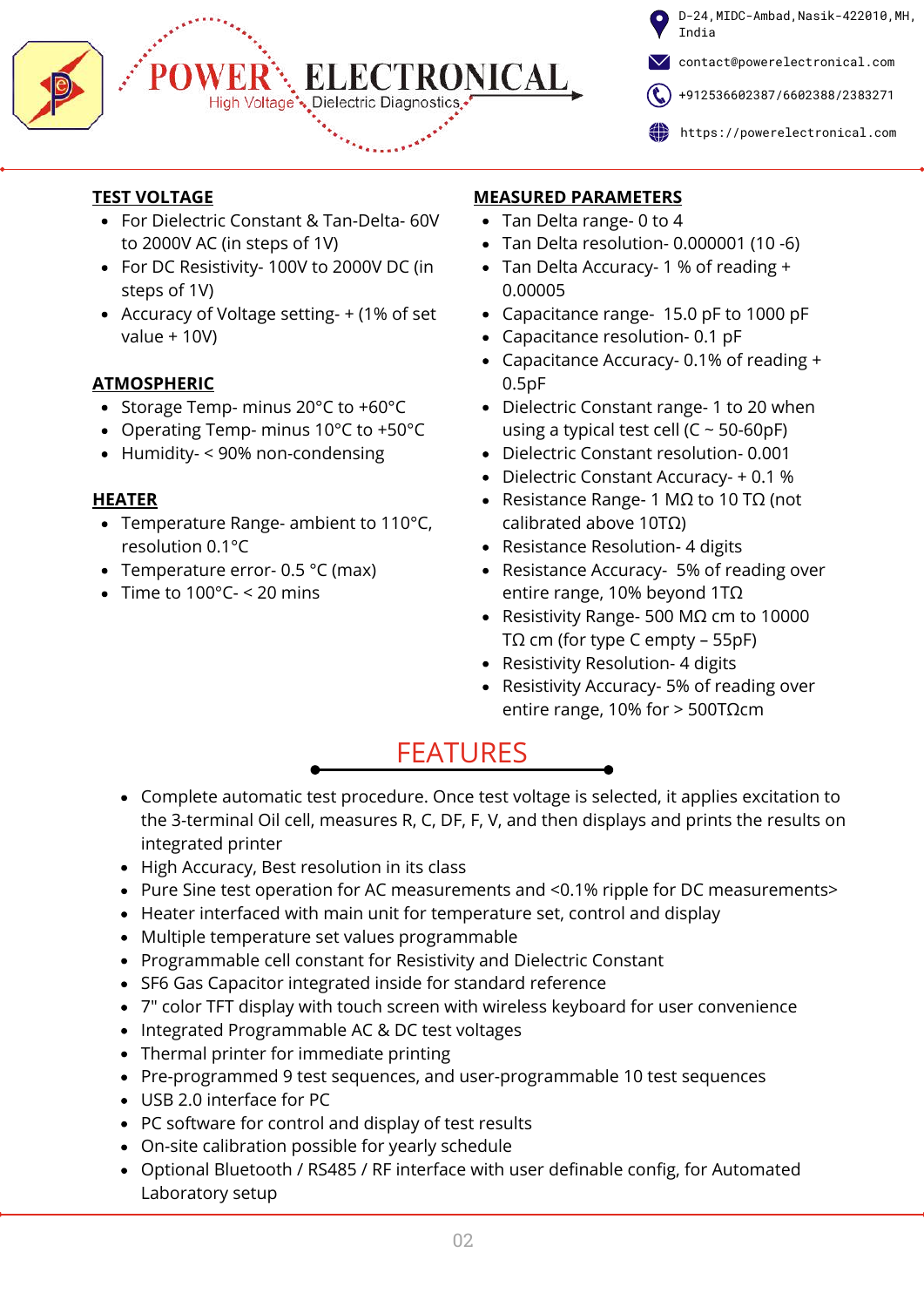

D-24,MIDC-Ambad,Nasik-422010,MH, India

contact@powerelectronical.com

[+912536602387](tel:+912536602387)/[6602388](tel:+912536602388)[/2383271](tel:+912532383271)

**(1)** https://powerelectronical.com

### **OPERATIONS**

The PE-AORDF-1 has been designed to be used in extreme atmospheric conditions and rough handling by experienced but unskilled persons. The user interface is either through a touch panel graphical LCD, or through the PC software. Parameters can be set on both sides, and display and printing of test results can too be done either side. The user has to either select from an array of pre-programmed test options including most international standards, or his own customized test sequence. He has to then load the Oil cell with Oil and put it in the heater compartment, connect the HV, LV and GND wires to the Oil test cell and the main equipment, and then press the Start Test button on the display. The user can then rest while the equipment controls the Heater to take it up to the programmed elevated temperature and upon reaching that temperature, measures all the necessary readings. Exception is only in the case of measuring Dielectric Constant, whereby user has to first load a clean empty test cell, and then upon prompting by the equipment, reload it with an oil filled test cell. Depolarization is done automatically between AC and DC measurements to avoid faulty readings. The test results are then automatically stored in the internal memory with the unique ID that was allotted at the time of start of test. The synopsis of the test results is automatically printed on the integrated thermal printer. The user can anytime access the last 99 stored records on the internal nonvolatile memory of AORDF-1 thro a PC, and print them on the local printer or store them for future reference

User safety has been given paramount importance while designing, followed by instrument safety. Integrated interlocks have been designed to make sure that despite connection errors, the automatic systems prevent the user and instrument from any hazards. Important safety features that have been incorporated are:

**SAFTEY** 

- **Ground Open interlock**. The set will not function ahead unless a proper Gnd is provided to the instrument
- **Different pin systems** on test leads and terminals for Temp & LV connection, that cannot be mated together
- **Ultra fast blow fuse** installed internally to avoid accidental short-circuit
- **High-Voltage suppressor** and **line filters** integrated to avoid supply fluctuation and effect
- Completely **shielded test leads**, tested with 1.5 times test voltage to avoid shock hazard to user
- **Automatic discharging** of test object (Oil cell) after test completion to avoid residual charge impact on user
- Heater incorporated with **Fire retardant** materials to restrict hazards